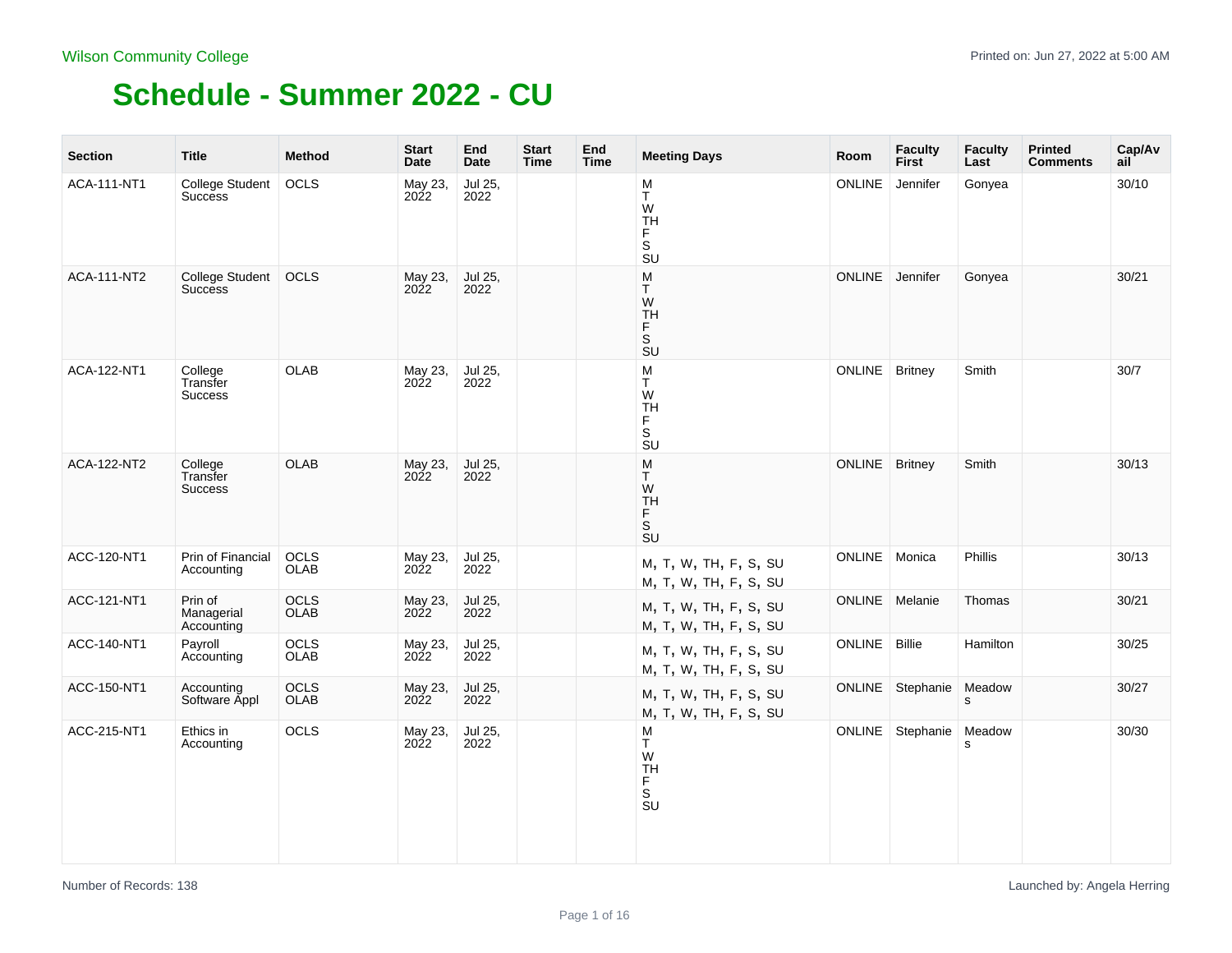| <b>Section</b> | <b>Title</b>                          | <b>Method</b>      | <b>Start</b><br><b>Date</b> | End<br>Date     | <b>Start</b><br>Time     | End<br><b>Time</b>                      | <b>Meeting Days</b>                                                                        | Room          | <b>Faculty</b><br><b>First</b> | <b>Faculty</b><br>Last | <b>Printed</b><br><b>Comments</b> | Cap/Av<br>ail |
|----------------|---------------------------------------|--------------------|-----------------------------|-----------------|--------------------------|-----------------------------------------|--------------------------------------------------------------------------------------------|---------------|--------------------------------|------------------------|-----------------------------------|---------------|
| AHR-114-BL1    | Heat Pump<br>Technology               | OCLS<br>LAB        | May 23,<br>2022             | Jul 25,<br>2022 | 8:00<br>AM<br>1:00<br>PM | 11:50<br>AM<br>4:50<br>PM               | W<br>W.<br>M, T, W, TH, F, S, SU                                                           | A107          | Chase                          | Edwards                |                                   | 16/9          |
| AHR-115-BL1    | Refrigeration<br>Systems              | OCLS<br>LAB        | May 23,<br>2022             | Jul 25,<br>2022 | 8:00<br>AM<br>1:00<br>PM | 11:50<br>AM<br>2:50<br>PM               | TH<br><b>TH</b><br>M, T, W, TH, F, S, SU                                                   | A107          | William                        | Edwards                |                                   | 16/11         |
| AHR-180-NT1    | <b>HVACR</b><br>Customer<br>Relations | OCLS               | May 23,<br>2022             | Jul 25,<br>2022 |                          |                                         | M<br>$\top$<br>W<br><b>TH</b><br>$\bar{F}$<br>SU                                           | ONLINE        | Chase                          | Edwards                |                                   | 30/24         |
| AHR-213-BL1    | <b>HVACR Building</b><br>Code         | OCLS<br>LAB        | May 23,<br>2022             | Jul 25,<br>2022 | 8:00<br>AM               | 11:50<br>AM                             | $\sf T$<br>M, T, W, TH, F, S, SU                                                           | A107          | Chase                          | Edwards                |                                   | 16/12         |
| AHR-263-BL1    | Energy<br>Management                  | <b>OCLS</b><br>LAB | May 23,<br>2022             | Jul 25,<br>2022 | 8:00<br>AM<br>1:00<br>PM | 11:50<br>$\frac{\text{AM}}{2.50}$<br>PM | M<br>$\overline{M}$<br>M, T, W, TH, F, S, SU                                               | A107          | Chase                          | Edwards                |                                   | 16/11         |
| ART-111-NT1    | Art Appreciation                      | OCLS               | May 23,<br>2022             | Jul 25,<br>2022 |                          |                                         | $_{\rm T}^{\rm M}$<br>W<br><b>TH</b><br>$_{\rm S}^{\rm F}$<br><b>SU</b>                    | ONLINE        | Josiah                         | King                   |                                   | 35/10         |
| ASL-111-NT1    | Elementary ASL                        | OCLS               | May 23,<br>2022             | Jul 25,<br>2022 |                          |                                         | M<br>T.<br>W<br><b>TH</b><br>F<br>$\overline{\mathsf{s}}$<br>$\overline{\text{S}}\text{U}$ | <b>ONLINE</b> | Catherine                      | Johnson                |                                   | 30/21         |
| ASL-212-NT1    | Intermediate<br>ASL II                | OCLS               | May 23,<br>2022             | Jul 25,<br>2022 |                          |                                         | M<br>Τ<br>W<br>TH<br>F<br>S<br>$\overline{\mathsf{S}}\mathsf{U}$                           | ONLINE Tina   |                                | Hanford                |                                   | 30/20         |
| ASL-250-NT1    | Linguistics of<br>ASĽ                 | OCLS               | May 23,<br>2022             | Jul 25,<br>2022 |                          |                                         | M<br>Τ<br>W<br>TH<br>S<br>S<br>U                                                           | <b>ONLINE</b> | Catherine                      | Johnson                |                                   | 30/21         |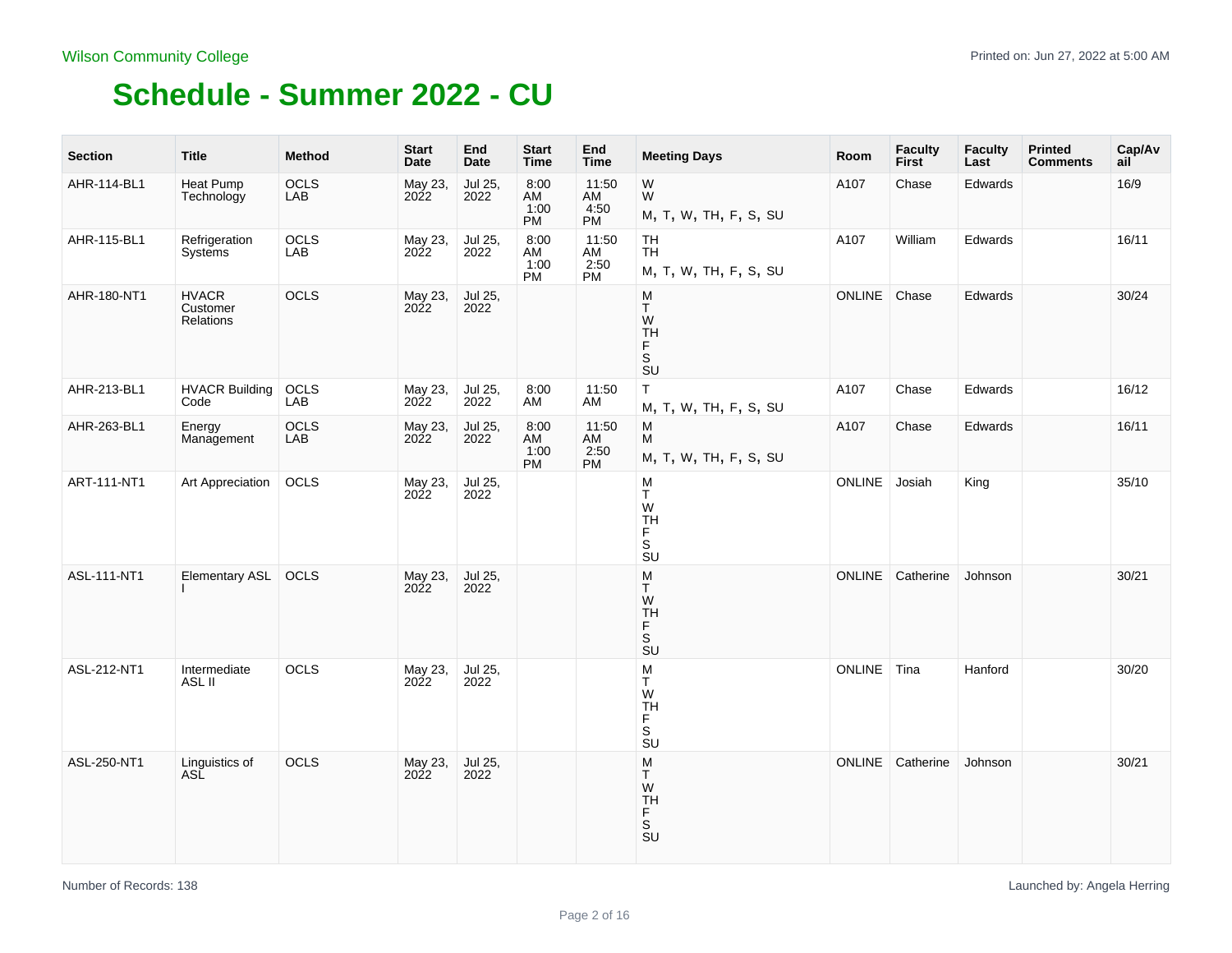| <b>Section</b>     | <b>Title</b>                       | <b>Method</b>       | <b>Start</b><br>Date | End<br>Date     | <b>Start</b><br>Time            | End<br><b>Time</b>               | <b>Meeting Days</b>                                                       | <b>Room</b>      | <b>Faculty</b><br>First | <b>Faculty</b><br>Last | <b>Printed</b><br><b>Comments</b> | Cap/Av<br>ail |
|--------------------|------------------------------------|---------------------|----------------------|-----------------|---------------------------------|----------------------------------|---------------------------------------------------------------------------|------------------|-------------------------|------------------------|-----------------------------------|---------------|
| ATR-112-BL1        | Intro to<br>Automation             | <b>OCLS</b><br>LAB  | May 23,<br>2022      | Jul 25,<br>2022 | 1:00<br>PM                      | 3:50<br><b>PM</b>                | M, W<br>M, T, W, TH, F, S, SU                                             | W115             | Joshua                  | Stevens                |                                   | 15/10         |
| AUT-181-BL1        | Engine<br>Performance 1            | OCLS<br>LAB         | May 23,<br>2022      | Jul 25,<br>2022 | 9:00<br>AM<br>1:00<br><b>PM</b> | 11:50<br>AM<br>3:50<br><b>PM</b> | M<br>M<br>M, T, W, TH, F, S, SU                                           | R104             | Robert                  | <b>Brown</b>           |                                   | 20/15         |
| AUT-181A-01        | Engine<br>Performance 1<br>Lab     | LAB                 | May 23,<br>2022      | Jul 25,<br>2022 | 9:00<br>AM<br>1:00<br>PM        | 11:50<br>AM<br>3:50<br><b>PM</b> | T.<br>T.                                                                  | R <sub>126</sub> | Robert                  | <b>Brown</b>           |                                   | 20/15         |
| BIO-110-NT1        | Principles of<br>Biology           | OCLS<br><b>OLAB</b> | May 23,<br>2022      | Jul 25,<br>2022 |                                 |                                  | M, T, W, TH, F, S, SU<br>M, T, W, TH, F, S, SU                            | ONLINE Leslie    |                         | Harrell                |                                   | 30/19         |
| <b>BIO-111-NT1</b> | General Biology                    | OCLS<br><b>OLAB</b> | May 23,<br>2022      | Jul 25,<br>2022 |                                 |                                  | M, T, W, TH, F, S, SU<br>M, T, W, TH, F, S, SU                            | ONLINE Brittany  |                         | Weaver                 |                                   | 30/16         |
| <b>BIO-112-NT1</b> | <b>General Biology</b>             | OCLS<br><b>OLAB</b> | May 23,<br>2022      | Jul 25,<br>2022 |                                 |                                  | M, T, W, TH, F, S, SU<br>M, T, W, TH, F, S, SU                            | ONLINE Lee       |                         | Daughtry               |                                   | 30/21         |
| BIO-163-NT1        | Basic Anat &<br>Physiology         | OCLS<br>OLAB        | May 23,<br>2022      | Jul 25,<br>2022 |                                 |                                  | M, T, W, TH, F, S, SU<br>M, T, W, TH, F, S, SU                            | ONLINE Lee       |                         | Daughtry               |                                   | 30/19         |
| <b>BIO-168-NT1</b> | Anatomy and<br>Physiology I        | OCLS<br><b>OLAB</b> | May 23,<br>2022      | Jul 25,<br>2022 |                                 |                                  | M, T, W, TH, F, S, SU<br>M, T, W, TH, F, S, SU                            | ONLINE Michael   |                         | Adams                  |                                   | 25/8          |
| <b>BIO-168-NT2</b> | Anatomy and<br>Physiology I        | OCLS<br>OLAB        | May 23,<br>2022      | Jul 25,<br>2022 |                                 |                                  | M, T, W, TH, F, S, SU<br>M, T, W, TH, F, S, SU                            | ONLINE Shelly    |                         | Watkins                |                                   | 25/11         |
| BIO-169-NT1        | Anatomy and<br>Physiology II       | OCLS<br><b>OLAB</b> | May 23,<br>2022      | Jul 25,<br>2022 |                                 |                                  | M, T, W, TH, F, S, SU<br>M, T, W, TH, F, S, SU                            | ONLINE Michael   |                         | Adams                  |                                   | 30/7          |
| BIO-175-NT1        | General<br>Microbiology            | <b>OCLS</b><br>OLAB | May 23,<br>2022      | Jul 25,<br>2022 |                                 |                                  | M, T, W, TH, F, S, SU<br>M, T, W, TH, F, S, SU                            | ONLINE Leslie    |                         | Harrell                |                                   | 30/17         |
| BPA-130-BL1        | European<br>Cakes and<br>Tortes    | <b>OCLS</b><br>LAB  | May 23,<br>2022      | Jul 25,<br>2022 | 9:00<br>AM                      | 4:50<br>PM                       | T.<br>M, T, W, TH, F, S, SU                                               | K102             | David                   | <b>Bishop</b>          |                                   | 12/10         |
| <b>BUS-110-NT1</b> | Introduction to<br><b>Business</b> | OCLS                | May 23,<br>2022      | Jul 25,<br>2022 |                                 |                                  | M<br>T.<br>W<br><b>TH</b><br>F.<br>S<br>$\overline{\mathsf{S}}\mathsf{U}$ |                  | ONLINE Nikehchi         | Wohere<br>m            |                                   | 30/5          |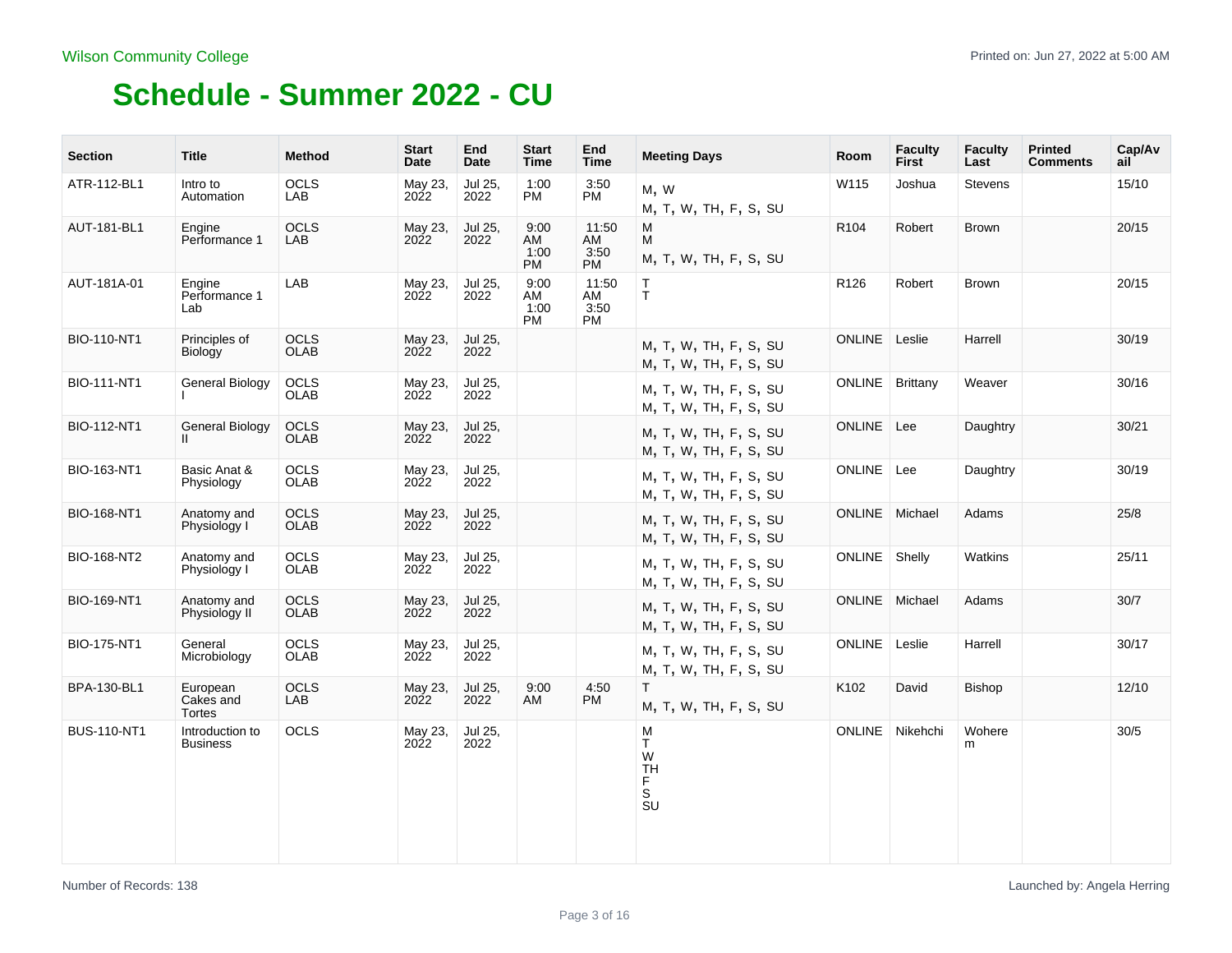| <b>Section</b>     | <b>Title</b>                        | <b>Method</b>       | <b>Start</b><br><b>Date</b> | End<br><b>Date</b> | <b>Start</b><br><b>Time</b> | End<br><b>Time</b>        | <b>Meeting Days</b>                                                         | Room          | <b>Faculty</b><br><b>First</b> | <b>Faculty</b><br>Last | <b>Printed</b><br><b>Comments</b> | Cap/Av<br>ail |
|--------------------|-------------------------------------|---------------------|-----------------------------|--------------------|-----------------------------|---------------------------|-----------------------------------------------------------------------------|---------------|--------------------------------|------------------------|-----------------------------------|---------------|
| <b>BUS-135-NT1</b> | Principles of<br>Supervision        | OCLS                | May 23,<br>2022             | Jul 25,<br>2022    |                             |                           | ${\sf M}$<br>T<br>W<br>TH<br>F<br>$\overline{\mathsf{s}}$<br><b>SU</b>      | ONLINE        | Alan                           | Leonard                |                                   | 30/15         |
| BUS-230-NT1        | <b>Small Business</b><br>Management | OCLS                | May 23,<br>2022             | Jul 25,<br>2022    |                             |                           | M<br>T<br>W<br>TH<br>F<br>.<br>S<br>$\overline{\mathsf{S}}\mathsf{U}$       | <b>ONLINE</b> | Alan                           | Leonard                |                                   | 30/25         |
| CAR-113-BL1        | Carpentry III                       | <b>OCLS</b><br>LAB  | May 23,<br>2022             | Jul 25,<br>2022    | 9:00<br>AM<br>1:00<br>PM    | 11:50<br>AM<br>3:50<br>PM | M, W, TH<br>M, W, TH<br>M, T, W, TH, F, S, SU                               | A105          | Eric                           | Maas                   |                                   | 20/18         |
| CHM-151-NT1        | General<br>Chemistry I              | OCLS<br>OLAB        | May 23,<br>2022             | Jul 25,<br>2022    |                             |                           | M, T, W, TH, F, S, SU<br>M, T, W, TH, F, S, SU                              | ONLINE        | Stephanie                      | Winstea<br>d           |                                   | 25/6          |
| CIS-110-NT1        | Introduction to<br>Computers        | OCLS<br>OLAB        | May 23,<br>2022             | Jul 25,<br>2022    |                             |                           | M, T, W, TH, F, S, SU<br>M, T, W, TH, F, S, SU                              | ONLINE Martin |                                | Holloway               |                                   | 30/3          |
| CIS-110-NT2        | Introduction to<br>Computers        | OCLS<br><b>OLAB</b> | May 23,<br>2022             | Jul 25,<br>2022    |                             |                           | M, T, W, TH, F, S, SU<br>M, T, W, TH, F, S, SU                              | ONLINE        | Martin                         | Holloway               |                                   | 30/10         |
| CJC-121-NT1        | Law<br>Enforcement<br>Operations    | OCLS                | May 23,<br>2022             | Jul 25,<br>2022    |                             |                           | M<br>T<br>W<br>TH<br>F.<br>$\overline{\mathbf{s}}$<br>$\overline{S}U$       | <b>ONLINE</b> | David                          | Moody                  |                                   | 30/22         |
| CJC-132-NT1        | Court Procedure<br>& Evidence       | OCLS                | May 23,<br>2022             | Jul 25,<br>2022    |                             |                           | M<br>T.<br>W<br>TH<br>F<br>$\mathbb S$<br>$\overline{\mathsf{s}}\mathsf{u}$ | ONLINE        | David                          | Moody                  |                                   | 30/23         |
| CJC-213-NT1        | Substance<br>Abuse                  | OCLS                | May 23,<br>2022             | Jul 25,<br>2022    |                             |                           | ${\sf M}$<br>T.<br>W<br><b>TH</b><br>F<br>S<br>SU                           | ONLINE        | David                          | Moody                  |                                   | 30/17         |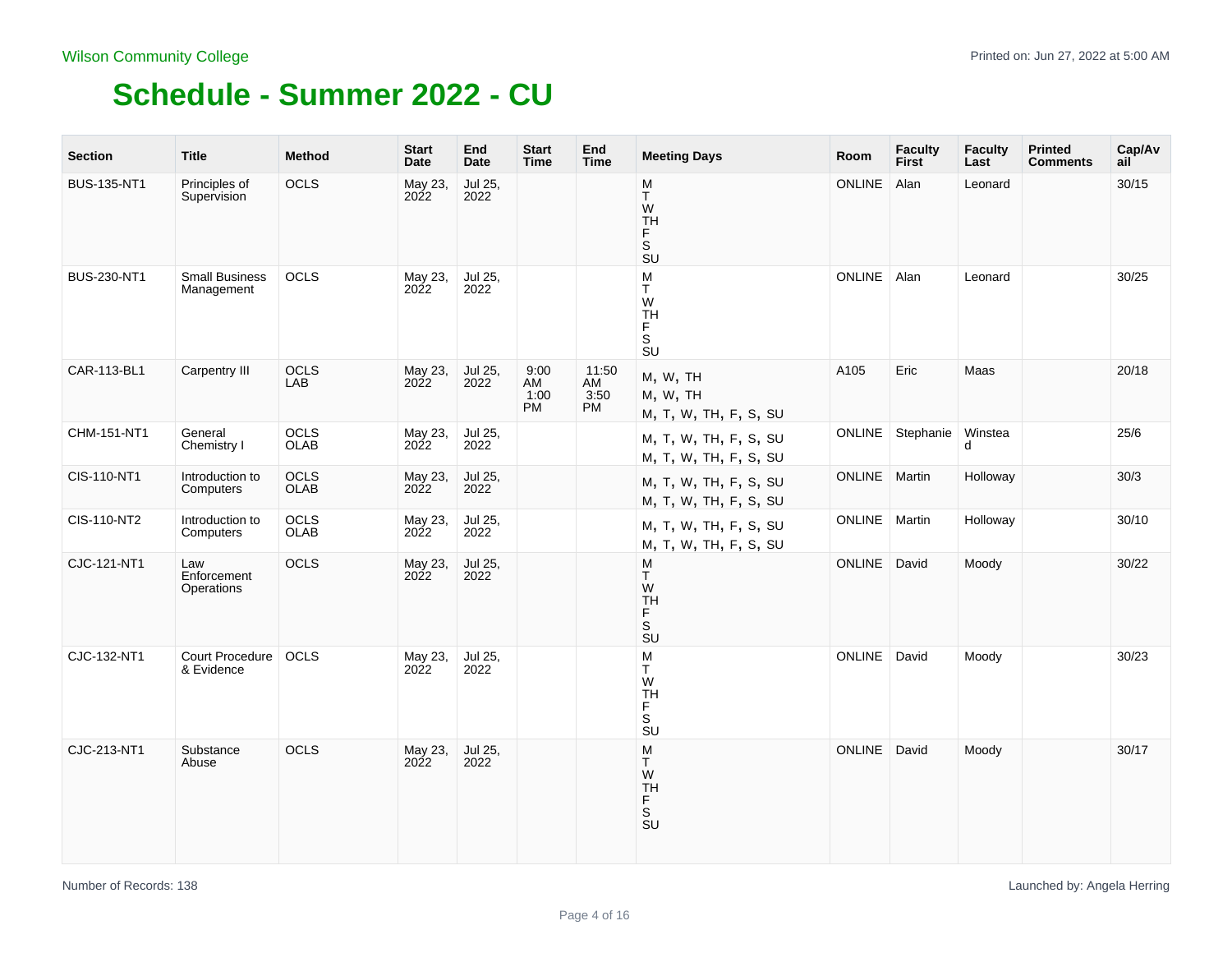| <b>Section</b>     | <b>Title</b>                            | Method              | <b>Start</b><br>Date | End<br>Date     | <b>Start</b><br>Time | End<br><b>Time</b> | <b>Meeting Days</b>                                                           | Room            | <b>Faculty</b><br><b>First</b> | <b>Faculty</b><br>Last | <b>Printed</b><br><b>Comments</b> | Cap/Av<br>ail |
|--------------------|-----------------------------------------|---------------------|----------------------|-----------------|----------------------|--------------------|-------------------------------------------------------------------------------|-----------------|--------------------------------|------------------------|-----------------------------------|---------------|
| COM-110-NT1        | Introduction to<br>Communication        | OCLS                | May 23,<br>2022      | Jul 25,<br>2022 |                      |                    | M<br>T<br>W<br>TH<br>F<br>S<br><b>SU</b>                                      | <b>ONLINE</b>   | Dennis                         | Johnson                |                                   | 25/11         |
| COM-120-NT1        | Intro<br>Interpersonal<br>Com           | OCLS                | May 23,<br>2022      | Jul 25,<br>2022 |                      |                    | M<br>T.<br>W<br>TH<br>F<br>.<br>Su                                            | <b>ONLINE</b>   | Molly                          | Wallace                |                                   | 25/14         |
| COM-231-NT1        | <b>Public Speaking</b>                  | <b>OCLS</b>         | May 23,<br>2022      | Jul 25,<br>2022 |                      |                    | M<br>T.<br>W<br>TH<br>$_{\rm S}^{\rm F}$<br>$\overline{\mathsf{S}}\mathsf{U}$ | ONLINE   Rachel |                                | Stephen<br>s           |                                   | 25/7          |
| COM-231-NT2        | <b>Public Speaking</b>                  | OCLS                | May 23,<br>2022      | Jul 25,<br>2022 |                      |                    | ${\sf M}$<br>Т<br>W<br>TH<br>F<br>S<br>SU                                     | <b>ONLINE</b>   | Molly                          | Wallace                |                                   | 25/5          |
| CTI-110-NT1        | Web, Pgm, &<br>Db Foundation            | OCLS<br><b>OLAB</b> | May 23,<br>2022      | Jul 25,<br>2022 |                      |                    | M, T, W, TH, F, S, SU<br>M, T, W, TH, F, S, SU                                | ONLINE          | Kendra                         | Faulkner               |                                   | 30/23         |
| CTS-115-NT1        | Info Sys<br><b>Business</b><br>Concepts | OCLS                | May 23,<br>2022      | Jul 25,<br>2022 |                      |                    | M<br>T.<br>$W$<br>TH<br>$\frac{F}{S}$                                         | ONLINE          | Kendra                         | Faulkner               |                                   | 30/24         |
| <b>CUL-170-BL1</b> | Garde Manger I                          | OCLS<br>LAB         | May 23,<br>2022      | Jul 25,<br>2022 | 9:00<br>AM           | 4:50<br><b>PM</b>  | W<br>M, T, W, TH, F, S, SU                                                    | K102            | David                          | Bishop                 |                                   | 12/8          |
| DFT-154-BL1        | Intro Solid<br>Modeling                 | OCLS<br>LAB         | May 23,<br>2022      | Jul 25,<br>2022 | 1:00<br>PM           | 3:50<br><b>PM</b>  | T, TH<br>M, T, W, TH, F, S, SU                                                | W105            | Richard                        | Harrison               |                                   | 16/13         |
| ECO-251-NT1        | Prin of<br>Microeconomics               | OCLS                | May 23,<br>2022      | Jul 25,<br>2022 |                      |                    | M<br>Τ<br>W<br>TH<br>F<br>S<br>SU                                             | ONLINE          | Alan                           | Leonard                |                                   | 30/24         |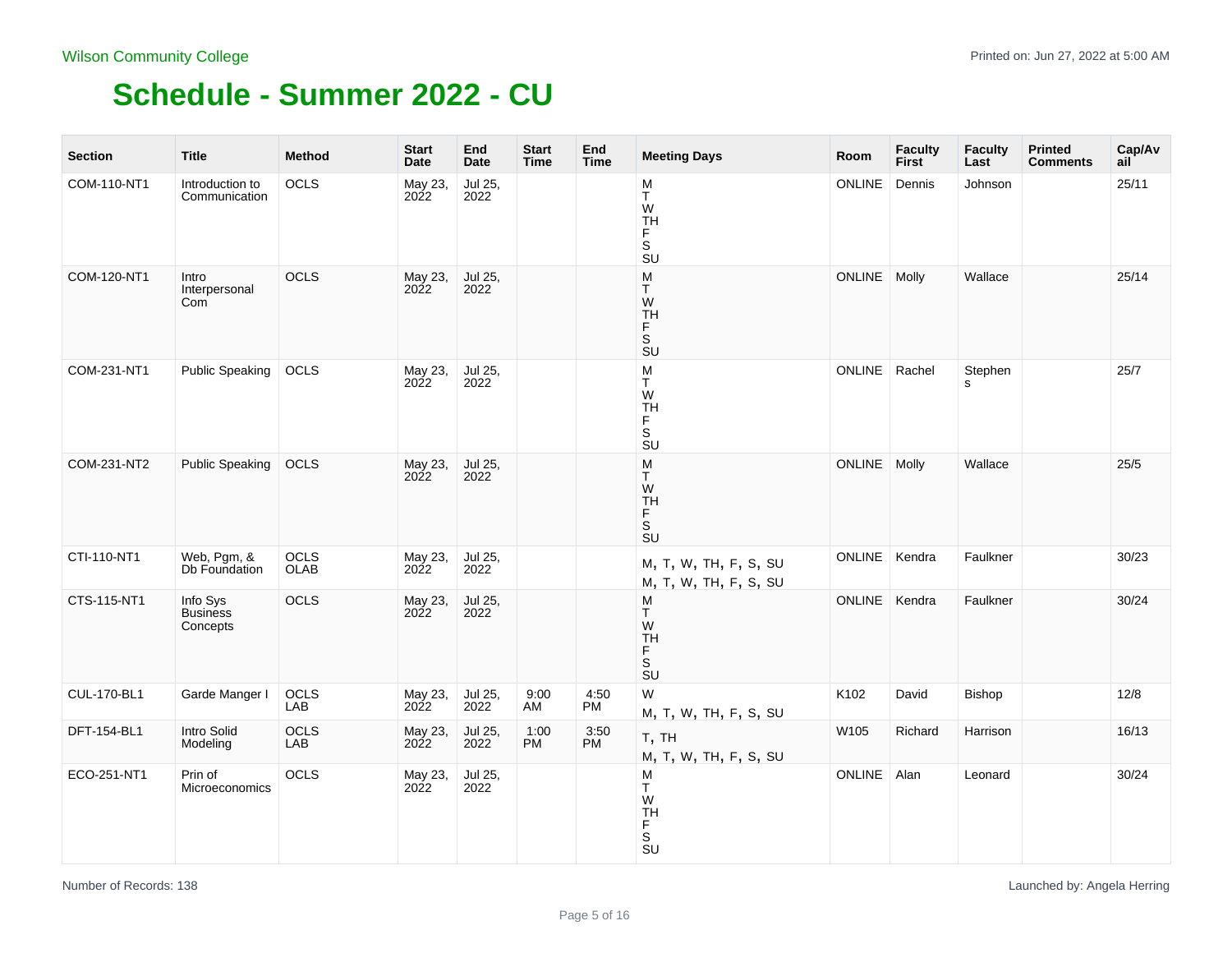| <b>Section</b> | <b>Title</b>                        | <b>Method</b>       | <b>Start</b><br>Date | End<br><b>Date</b> | <b>Start</b><br><b>Time</b>     | End<br><b>Time</b>               | <b>Meeting Days</b>                                                                            | Room          | <b>Faculty</b><br><b>First</b> | <b>Faculty</b><br>Last | <b>Printed</b><br><b>Comments</b> | Cap/Av<br>ail |
|----------------|-------------------------------------|---------------------|----------------------|--------------------|---------------------------------|----------------------------------|------------------------------------------------------------------------------------------------|---------------|--------------------------------|------------------------|-----------------------------------|---------------|
| ECO-252-NT1    | Prin of<br>Macroeconomic<br>s       | OCLS                | May 23,<br>2022      | Jul 25,<br>2022    |                                 |                                  | M<br>Т<br>W<br>TH<br>F<br>$\mathsf S$<br><b>SU</b>                                             | <b>ONLINE</b> | Alan                           | Leonard                |                                   | 30/22         |
| EDU-119-NT1    | Intro to Early<br>Child Educ        | OCLS                | May 23,<br>2022      | Jul 25,<br>2022    |                                 |                                  | M<br>T.<br>W<br><b>TH</b><br>F<br>$\overline{\mathsf{s}}$<br>$\overline{\mathsf{S}}\mathsf{U}$ | ONLINE        | Aline                          | Lahoud                 |                                   | 30/20         |
| EDU-131-NT1    | Child, Family,<br>and Community     | OCLS                | May 23,<br>2022      | Jul 25,<br>2022    |                                 |                                  | M<br>T<br>W<br>TH<br>F<br>S<br>SU                                                              | ONLINE Lori   |                                | Coburn                 |                                   | 30/6          |
| EDU-153-NT1    | Health, Safety<br>and Nutrition     | OCLS                | May 23,<br>2022      | Jul 25,<br>2022    |                                 |                                  | M<br>T<br>W<br><b>TH</b><br>F<br>S<br>SU                                                       | ONLINE Lori   |                                | Coburn                 |                                   | 30/6          |
| EDU-221-NT1    | Children With<br>Exceptionalities   | OCLS                | May 23,<br>2022      | Jul 25,<br>2022    |                                 |                                  | M<br>T<br>W<br><b>TH</b><br>F<br>$\overline{\mathsf{s}}$<br>SU                                 | <b>ONLINE</b> | Lori                           | Coburn                 |                                   | 30/29         |
| EDU-235-NT1    | School-Age<br>Develop &<br>Programs | <b>OCLS</b>         | May 23,<br>2022      | Jul 25,<br>2022    |                                 |                                  | M<br>Т<br>W<br><b>TH</b><br>F<br>$\overline{\mathsf{s}}$<br>$\overline{\mathsf{S}}\mathsf{U}$  | <b>ONLINE</b> | Laura                          | Smith                  |                                   | 30/25         |
| ELC-115-BL1    | <b>Industrial Wiring</b>            | OCLS<br>LAB         | May 23,<br>2022      | Jul 25,<br>2022    | 8:00<br>AM<br>1:00<br><b>PM</b> | 11:50<br>AM<br>2:50<br><b>PM</b> | M, W<br>M, W<br>M, T, W, TH, F, S, SU                                                          | A109          | Justin                         | Floyd                  |                                   | 14/11         |
| ELC-125-NT1    | Diagrams and<br>Schematics          | <b>OCLS</b><br>OLAB | May 23,<br>2022      | Jul 25,<br>2022    |                                 |                                  | M, T, W, TH, F, S, SU<br>M, T, W, TH, F, S, SU                                                 | <b>ONLINE</b> | Richard                        | Harrison               |                                   | 20/17         |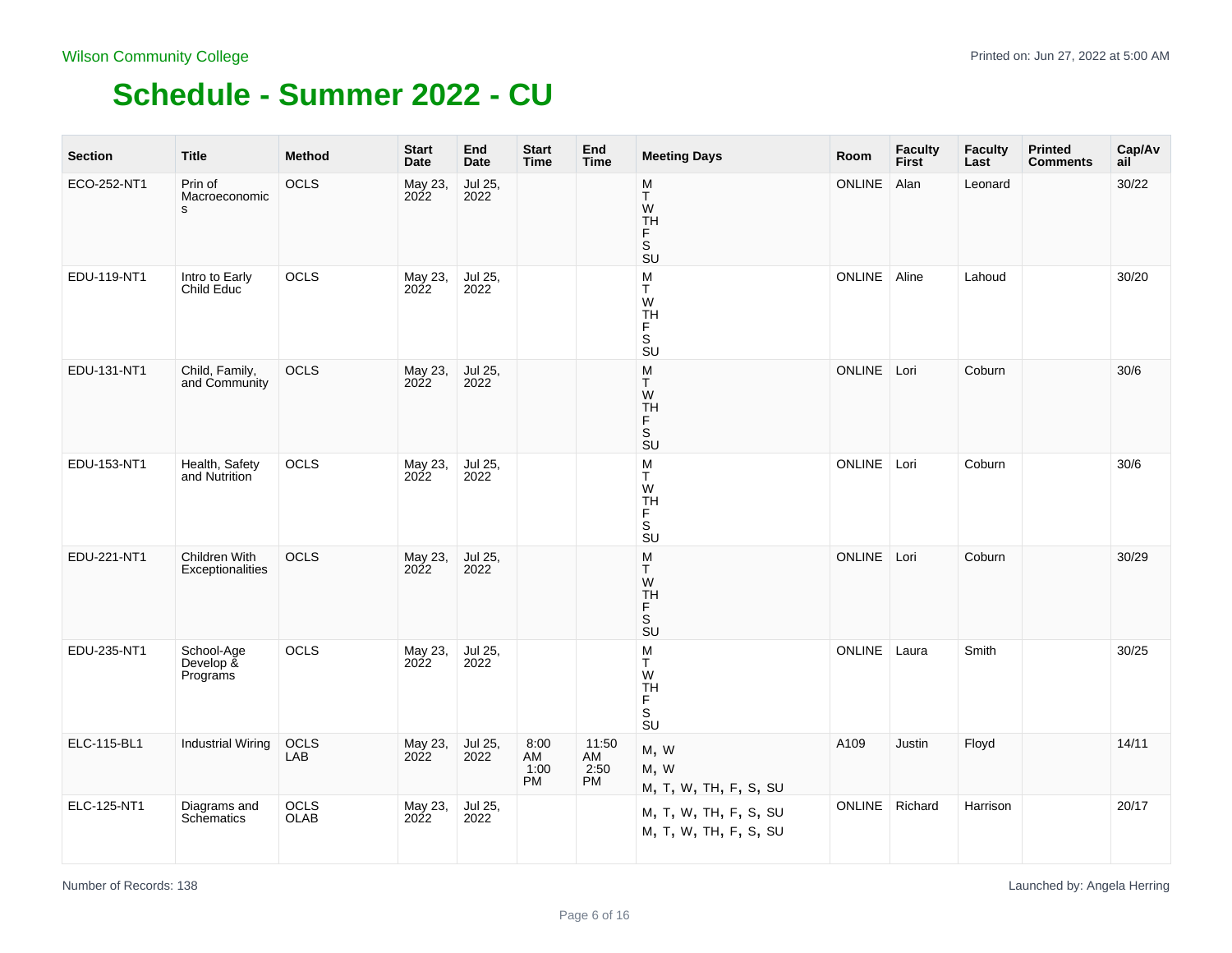| <b>Section</b>      | Title                           | <b>Method</b> | <b>Start</b><br>Date | End<br><b>Date</b> | <b>Start</b><br><b>Time</b> | End<br><b>Time</b> | <b>Meeting Days</b>                                                                | Room             | <b>Faculty</b><br>First | <b>Faculty</b><br>Last | <b>Printed</b><br><b>Comments</b> | Cap/Av<br>ail |
|---------------------|---------------------------------|---------------|----------------------|--------------------|-----------------------------|--------------------|------------------------------------------------------------------------------------|------------------|-------------------------|------------------------|-----------------------------------|---------------|
| ELC-128-BL1         | Intro to PLC                    | OCLS<br>LAB   | May 23,<br>2022      | Jul 25,<br>2022    | 9:00<br>AM                  | 11:50<br>AM        | T, TH<br>M, T, W, TH, F, S, SU                                                     | W115             | Joshua                  | <b>Stevens</b>         |                                   | 15/12         |
| ELN-229-BL1         | Industrial<br>Electronics       | OCLS<br>LAB   | May 23,<br>2022      | Jul 25,<br>2022    | 1:00<br>PM                  | 3:50<br>PM         | T, TH<br>M, T, W, TH, F, S, SU                                                     | A109             | Justin                  | Floyd                  |                                   | 14/11         |
| ENG-002-HY1         | Transition<br>English           | LAB           | May 23,<br>2022      | Jul 25,<br>2022    | 10:00<br>AM                 | 11:50<br>AM        | T.<br>M, T, W, TH, F, S, SU                                                        | C <sub>105</sub> | Felissa                 | <b>Battle</b>          |                                   | 10/6          |
| ENG-002-HY51        | Transition<br>English           | LAB           | May 23,<br>2022      | Jul 25,<br>2022    | 6:00<br>PM                  | 7:50<br>PM         | W<br>M, T, W, TH, F, S, SU                                                         | C <sub>105</sub> | Dominiqu<br>e           | Marshall               |                                   | 10/6          |
| ENG-002-NT1         | Transition<br>English           | <b>OLAB</b>   | May 23,<br>2022      | Jul 25,<br>2022    |                             |                    | M<br>Τ<br>W<br><b>TH</b><br>F<br>s<br>su                                           | ONLINE           | Denise                  | Cherry                 |                                   | 10/1          |
| ENG-011-NT1C        | Writing and<br>Inquiry Support  | OCLS<br>OLAB  | May 23,<br>2022      | Jul 25,<br>2022    |                             |                    | M, T, W, TH, F, S, SU<br>M, T, W, TH, F, S, SU                                     | ONLINE Tammy     |                         | Summerl<br>in          | Take ENG-<br>111-NT1C             | 13/1          |
| ENG-101-NT1         | Applied<br>Communication<br>s l | OCLS          | May 23,<br>2022      | Jul 25,<br>2022    |                             |                    | M<br>Τ<br>W<br><b>TH</b><br>$_{\rm S}^{\rm F}$<br>SU                               |                  | ONLINE Stefanie         | Bourque                |                                   | 25/14         |
| ENG-111-NT1         | Writing and<br>Inquiry          | OCLS          | May 23,<br>2022      | Jul 25,<br>2022    |                             |                    | M<br>T.<br>W<br><b>TH</b><br>F<br>$\mathsf S$<br>$\overline{\mathsf{s}}\mathsf{u}$ | ONLINE   Tammy   |                         | Summerl<br>in          |                                   | 12/1          |
| <b>ENG-111-NT1C</b> | Writing and<br>Inquiry          | OCLS          | May 23,<br>2022      | Jul 25,<br>2022    |                             |                    | M<br>T<br>W<br><b>TH</b><br>$\overline{F}$<br>S<br>SU                              | ONLINE Tammy     |                         | Summerl<br>in          | Take ENG-<br>011-NT1C             | 13/1          |
| <b>ENG-111-NT2</b>  | Writing and<br>Inquiry          | OCLS          | May 23,<br>2022      | Jul 25,<br>2022    |                             |                    | M<br>T.<br>W<br><b>TH</b><br>$\frac{F}{S}$                                         | <b>ONLINE</b>    | Paige                   | <b>Bullock</b>         |                                   | 25/5          |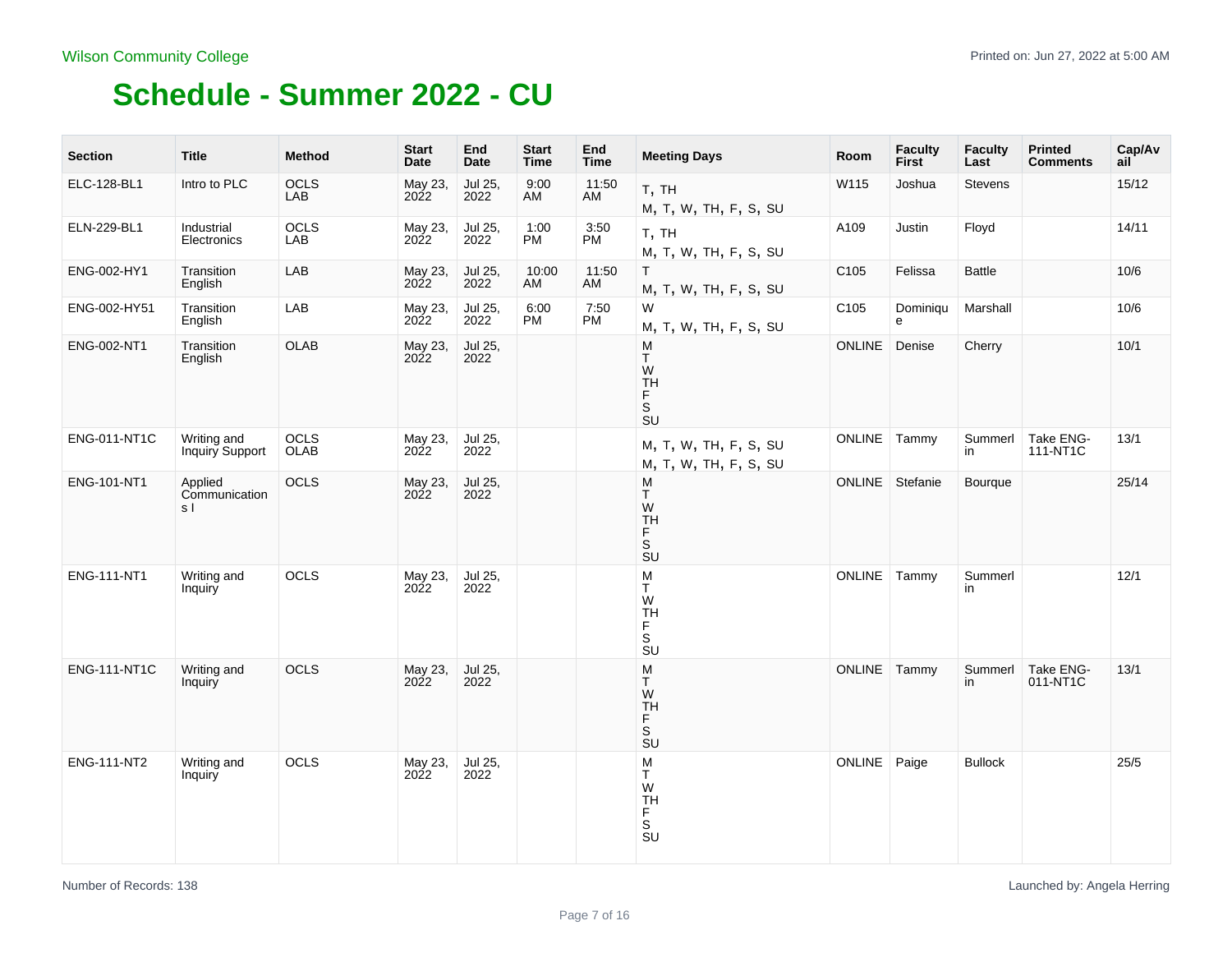| <b>Section</b>     | <b>Title</b>                      | Method | <b>Start</b><br>Date | End<br>Date     | <b>Start</b><br><b>Time</b> | End<br><b>Time</b> | <b>Meeting Days</b>                                                                       | Room           | <b>Faculty</b><br><b>First</b> | <b>Faculty</b><br>Last | <b>Printed</b><br><b>Comments</b> | Cap/Av<br>ail |
|--------------------|-----------------------------------|--------|----------------------|-----------------|-----------------------------|--------------------|-------------------------------------------------------------------------------------------|----------------|--------------------------------|------------------------|-----------------------------------|---------------|
| ENG-111-NT3        | Writing and<br>Inquiry            | OCLS   | May 23,<br>2022      | Jul 25,<br>2022 |                             |                    | M<br>$\mathsf T$<br>W<br>$\mathop{\mathsf{TH}}\limits_{\mathsf{F}}$<br>S<br><b>SU</b>     | ONLINE         | Shawn                          | McCaule<br>У           |                                   | 25/0          |
| ENG-112-NT1        | Writing/Researc<br>h in the Disc  | OCLS   | May 23,<br>2022      | Jul 25,<br>2022 |                             |                    | M<br>T<br>W<br>TH<br>F<br>$\overline{\mathsf{s}}$<br>$\overline{\mathsf{S}}\mathsf{U}$    | <b>ONLINE</b>  | Stefanie                       | Bourque                |                                   | 25/13         |
| ENG-112-NT2        | Writing/Researc<br>h in the Disc  | OCLS   | May 23,<br>2022      | Jul 25,<br>2022 |                             |                    | M<br>Τ<br>W<br><b>TH</b><br>F<br>$\overline{\mathsf{s}}$<br><b>SU</b>                     | ONLINE Megan   |                                | Lindsay                |                                   | 25/3          |
| ENG-114-NT1        | Prof Research & OCLS<br>Reporting |        | May 23,<br>2022      | Jul 25,<br>2022 |                             |                    | ${\sf M}$<br>T<br>W<br>TH<br>F<br>S<br><b>SU</b>                                          | <b>ONLINE</b>  | <b>Britney</b>                 | Smith                  |                                   | 25/6          |
| ENG-231-NT1        | American<br>Literature I          | OCLS   | May 23,<br>2022      | Jul 25,<br>2022 |                             |                    | $\frac{\mathsf{M}}{\mathsf{T}}$<br>W<br>TH<br>F<br>S<br>$\overline{\mathsf{S}}\mathsf{U}$ | ONLINE Tammy   |                                | Summerl<br>in          |                                   | 25/19         |
| <b>HEA-110-NT1</b> | Personal<br>Health/Wellness       | OCLS   | May 23,<br>2022      | Jul 25,<br>2022 |                             |                    | ${\sf M}$<br>T<br>W<br>TH<br>F<br>$\overline{\mathsf{s}}$<br><b>SU</b>                    | <b>ONLINE</b>  | Susan                          | Pittman                |                                   | 30/7          |
| <b>HIS-111-NT1</b> | World<br>Civilizations I          | OCLS   | May 23,<br>2022      | Jul 25,<br>2022 |                             |                    | M<br>Τ<br>W<br>TH<br>F<br>S<br>SU                                                         | ONLINE Jeffrey |                                | Wilhelm                |                                   | 30/21         |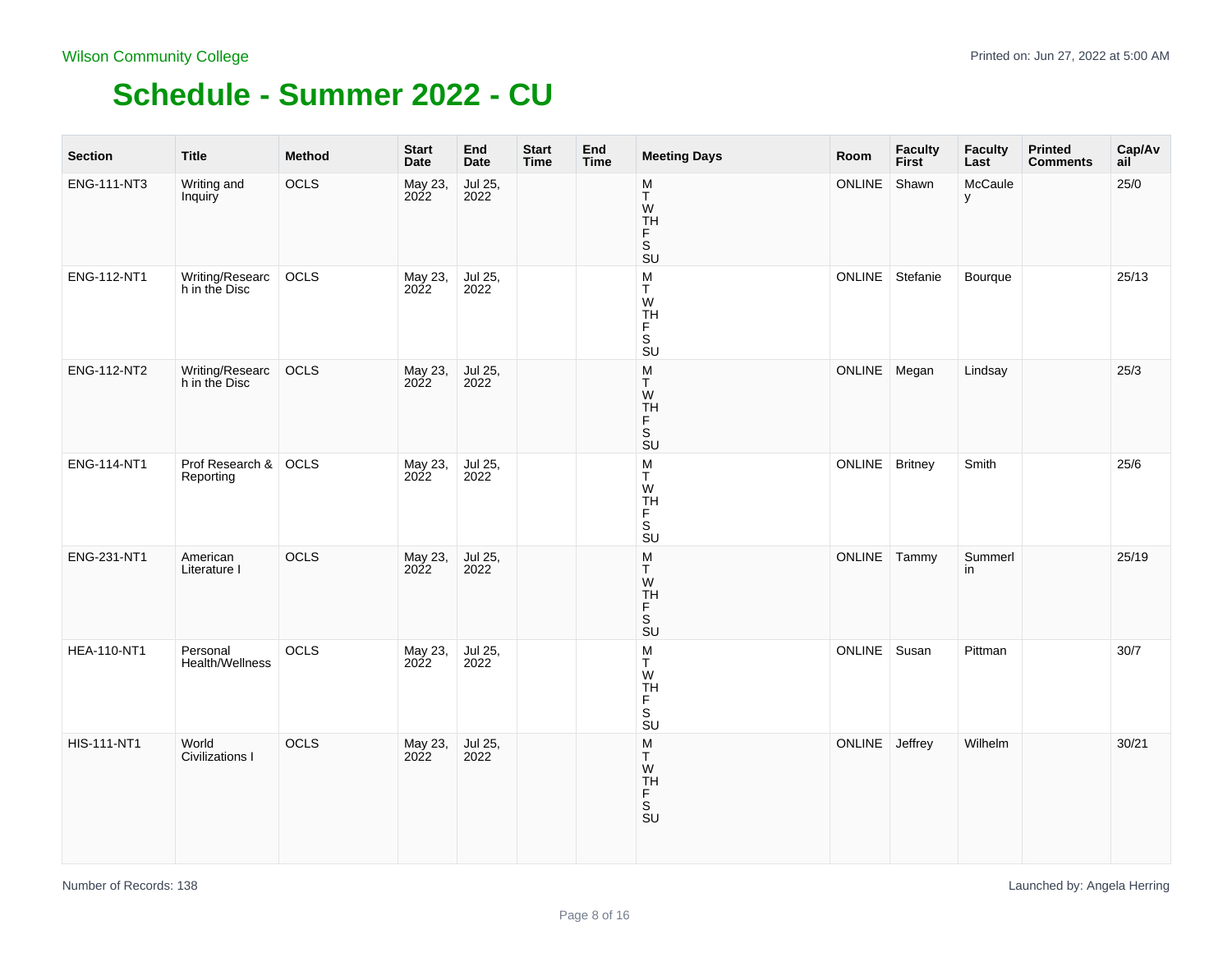| <b>Section</b>     | <b>Title</b>                        | <b>Method</b> | <b>Start</b><br><b>Date</b> | End<br><b>Date</b> | <b>Start</b><br><b>Time</b> | End<br><b>Time</b> | <b>Meeting Days</b>                                                    | Room            | <b>Faculty</b><br><b>First</b> | <b>Faculty</b><br>Last | <b>Printed</b><br><b>Comments</b> | Cap/Av<br>ail |
|--------------------|-------------------------------------|---------------|-----------------------------|--------------------|-----------------------------|--------------------|------------------------------------------------------------------------|-----------------|--------------------------------|------------------------|-----------------------------------|---------------|
| HIS-131-NT1        | American<br>History I               | OCLS          | May 23,<br>2022             | Jul 25,<br>2022    |                             |                    | ${\sf M}$<br>T<br>W<br>TH<br>F<br>$\overline{\mathbf{s}}$<br><b>SU</b> | ONLINE          | Jeffrey                        | Wilhelm                |                                   | 30/20         |
| <b>HRM-245-NT1</b> | Human<br>Resource<br>Mgmt-Hosp      | OCLS          | May 23,<br>2022             | Jul 25,<br>2022    |                             |                    | M<br>T<br>W<br>TH<br>F<br>.<br>S<br>SU                                 | ONLINE          | David                          | Bishop                 |                                   | 30/25         |
| <b>HUM-115-NT1</b> | <b>Critical Thinking</b>            | <b>OCLS</b>   | May 23,<br>2022             | Jul 25,<br>2022    |                             |                    | ${\sf M}$<br>T.<br>W<br><b>TH</b><br>F.<br>$\mathbb S$<br>SU           | ONLINE   Wendy  |                                | <b>Bailey</b>          |                                   | 30/3          |
| <b>HUM-115-NT2</b> | <b>Critical Thinking</b>            | OCLS          | May 23,<br>2022             | Jul 25,<br>2022    |                             |                    | ${\sf M}$<br>Τ<br>W<br>TH<br>F<br>$\overline{\mathbf{s}}$<br>SU        | ONLINE   Thomas |                                | Riley                  |                                   | 30/10         |
| IPP-130-NT1        | <b>Analytical Skills</b><br>for Int | OCLS<br>OLAB  | May 23,<br>2022             | Jul 25,<br>2022    |                             |                    | M, T, W, TH, F, S, SU<br>M, T, W, TH, F, S, SU                         | ONLINE          | Catherine                      | Johnson                |                                   | 20/10         |
| IPP-152-HY1        | ASL/English<br>Translation          | OCLS<br>LAB   | May 23,<br>2022             | Jul 25,<br>2022    | 6:00<br><b>PM</b>           | 7:50<br><b>PM</b>  | M, W<br>M, T, W, TH, F, S, SU<br>M, T, W, TH, F, S, SU                 | G128            | Valerie                        | McMillan               |                                   | 16/6          |
| ISC-220-NT1        | Lean<br>Manufacturing               | OCLS<br>OLAB  | May 23,<br>2022             | Jul 25,<br>2022    |                             |                    | M, T, W, TH, F, S, SU<br>M, T, W, TH, F, S, SU                         | ONLINE          | Stephanie                      | Winstea<br>d           |                                   | 25/21         |
| LEX-130-NT1        | Civil Injuries                      | OCLS          | May 23,<br>2022             | Jul 25,<br>2022    |                             |                    | M<br>Τ<br>W<br>TH<br>F<br>$\overline{\mathsf{s}}$<br>SU                | <b>ONLINE</b>   | Wendy                          | Grode                  |                                   | 30/23         |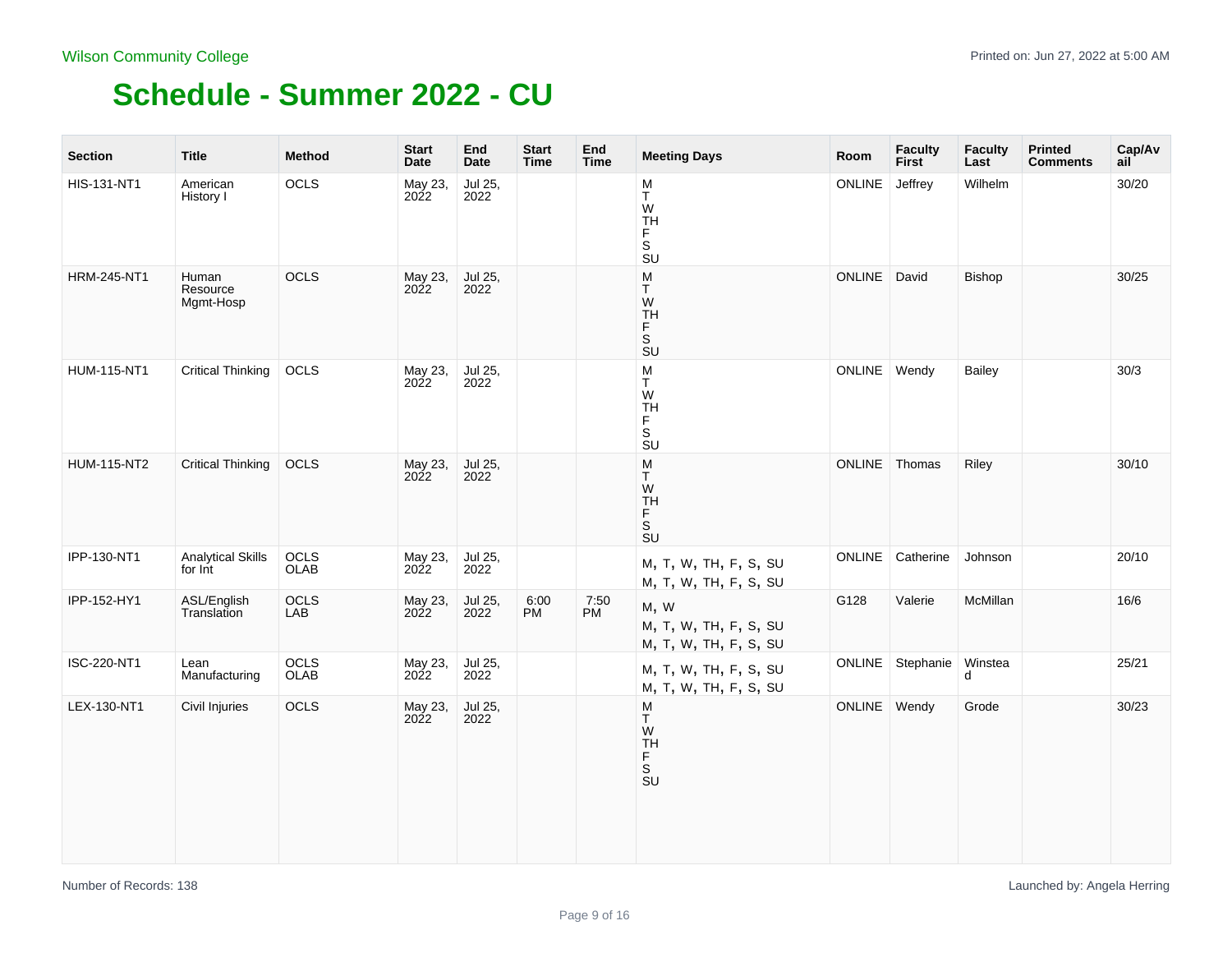| <b>Section</b>      | <b>Title</b>                     | <b>Method</b>              | <b>Start</b><br>Date | End<br>Date     | <b>Start</b><br><b>Time</b> | End<br><b>Time</b> | <b>Meeting Days</b>                                                                             | Room          | <b>Faculty</b><br><b>First</b> | <b>Faculty</b><br>Last | <b>Printed</b><br>Comments | Cap/Av<br>ail |
|---------------------|----------------------------------|----------------------------|----------------------|-----------------|-----------------------------|--------------------|-------------------------------------------------------------------------------------------------|---------------|--------------------------------|------------------------|----------------------------|---------------|
| LEX-240-NT1         | Family Law                       | OCLS                       | May 23,<br>2022      | Jul 25,<br>2022 |                             |                    | M<br>T.<br>W<br><b>TH</b><br>F.<br>$\overline{\mathbf{s}}$<br>$\overline{\mathsf{S}}\mathsf{U}$ | <b>ONLINE</b> | Wendy                          | Grode                  |                            | 30/20         |
| LEX-250-NT1         | Wills, Estates, &<br>Trusts      | OCLS<br><b>OLAB</b>        | May 23,<br>2022      | Jul 25,<br>2022 |                             |                    | M, T, W, TH, F, S, SU<br>M, T, W, TH, F, S, SU                                                  | ONLINE        | Wendy                          | Grode                  |                            | 30/23         |
| MAT-003-NT1         | <b>Transition Math</b>           | <b>OLAB</b>                | May 23,<br>2022      | Jul 25,<br>2022 |                             |                    | M<br>T.<br>W<br><b>TH</b><br>F<br>$\mathbb S$<br>$\overline{\mathsf{S}}\mathsf{U}$              | ONLINE Angela |                                | Grantha<br>m           |                            | 12/2          |
| MAT-003-NT2         | <b>Transition Math</b>           | <b>OLAB</b>                | May 23,<br>2022      | Jul 25,<br>2022 |                             |                    | M<br>T<br>W<br><b>TH</b><br>F<br>.<br>Su                                                        | ONLINE        | Angela                         | Grantha<br>m           |                            | 12/10         |
| MAT-043-NT1C        | Quantitative<br>Literacy Support | <b>OCLS</b><br><b>OLAB</b> | May 23,<br>2022      | Jul 25,<br>2022 |                             |                    | M, T, W, TH, F, S, SU<br>M, T, W, TH, F, S, SU                                                  | <b>ONLINE</b> | Matthew                        | Frank                  | Take MAT-<br>143-NT1C      | 13/4          |
| MAT-043-NT2C        | Quantitative<br>Literacy Support | OCLS<br><b>OLAB</b>        | May 23,<br>2022      | Jul 25,<br>2022 |                             |                    | M, T, W, TH, F, S, SU<br>M, T, W, TH, F, S, SU                                                  | ONLINE        | Christie                       | Wuebble<br>s           | Take MAT-<br>143-NT2C      | 13/10         |
| MAT-143-NT1         | Quantitative<br>Literacy         | <b>OCLS</b><br><b>OLAB</b> | May 23,<br>2022      | Jul 25,<br>2022 |                             |                    | M, T, W, TH, F, S, SU<br>M, T, W, TH, F, S, SU                                                  | <b>ONLINE</b> | Matthew                        | Frank                  |                            | 12/0          |
| <b>MAT-143-NT1C</b> | Quantitative<br>Literacy         | <b>OCLS</b><br><b>OLAB</b> | May 23,<br>2022      | Jul 25,<br>2022 |                             |                    | M, T, W, TH, F, S, SU<br>M, T, W, TH, F, S, SU                                                  | <b>ONLINE</b> | Matthew                        | Frank                  | Take MAT-<br>043-NT1C      | 13/4          |
| MAT-143-NT2         | Quantitative<br>Literacy         | <b>OCLS</b><br>OLAB        | May 23,<br>2022      | Jul 25,<br>2022 |                             |                    | M, T, W, TH, F, S, SU<br>M, T, W, TH, F, S, SU                                                  | <b>ONLINE</b> | Christie                       | Wuebble<br>s           |                            | 12/3          |
| <b>MAT-143-NT2C</b> | Quantitative<br>Literacy         | OCLS<br>OLAB               | May 23,<br>2022      | Jul 25,<br>2022 |                             |                    | M, T, W, TH, F, S, SU<br>M, T, W, TH, F, S, SU                                                  | <b>ONLINE</b> | Christie                       | Wuebble<br>s           | Take MAT-<br>043-NT2C      | 13/10         |
| MAT-143-NT3         | Quantitative<br>Literacy         | <b>OCLS</b><br>OLAB        | May 23,<br>2022      | Jul 25,<br>2022 |                             |                    | M, T, W, TH, F, S, SU<br>M, T, W, TH, F, S, SU                                                  | <b>ONLINE</b> | Matthew                        | Frank                  |                            | 25/21         |
| MAT-152-NT1         | Statistical<br>Methods I         | OCLS<br><b>OLAB</b>        | May 23,<br>2022      | Jul 25,<br>2022 |                             |                    | M, T, W, TH, F, S, SU<br>M, T, W, TH, F, S, SU                                                  | <b>ONLINE</b> | Raymond                        | Flewellin<br>g         |                            | 25/7          |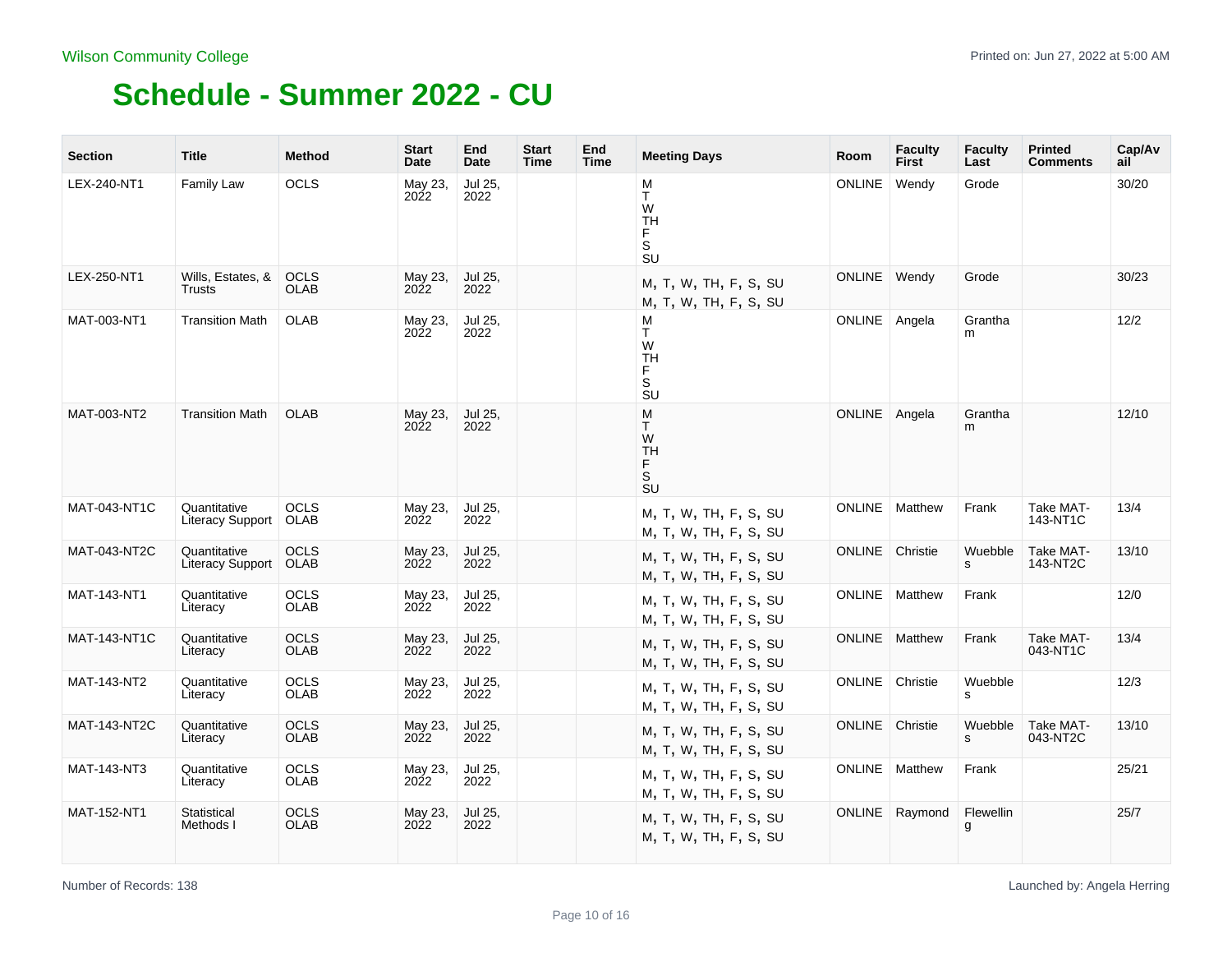| <b>Section</b>     | <b>Title</b>                | <b>Method</b>                | <b>Start</b><br>Date | End<br><b>Date</b> | <b>Start</b><br><b>Time</b>                           | End<br><b>Time</b>                                            | <b>Meeting Days</b>                                                                            | Room            | <b>Faculty</b><br><b>First</b> | <b>Faculty</b><br>Last | <b>Printed</b><br><b>Comments</b>                                                                                                                                      | Cap/Av<br>ail |
|--------------------|-----------------------------|------------------------------|----------------------|--------------------|-------------------------------------------------------|---------------------------------------------------------------|------------------------------------------------------------------------------------------------|-----------------|--------------------------------|------------------------|------------------------------------------------------------------------------------------------------------------------------------------------------------------------|---------------|
| MAT-171-NT1        | Precalculus<br>Algebra      | OCLS<br>OLAB                 | May 23,<br>2022      | Jul 25,<br>2022    |                                                       |                                                               | M, T, W, TH, F, S, SU<br>M, T, W, TH, F, S, SU                                                 | <b>ONLINE</b>   | Brandon                        | Craft                  |                                                                                                                                                                        | 25/2          |
| MAT-171-NT2        | Precalculus<br>Algebra      | OCLS<br>OLAB                 | May 23,<br>2022      | Jul 25,<br>2022    |                                                       |                                                               | M, T, W, TH, F, S, SU<br>M, T, W, TH, F, S, SU                                                 | ONLINE          | Heather                        | Davis                  |                                                                                                                                                                        | 25/20         |
| MAT-172-NT1        | Precalculus<br>Trigonometry | OCLS<br>OLAB                 | May 23,<br>2022      | Jul 25,<br>2022    |                                                       |                                                               | M, T, W, TH, F, S, SU<br>M, T, W, TH, F, S, SU                                                 |                 | ONLINE Angelina                | Knies                  |                                                                                                                                                                        | 25/17         |
| MUS-110-NT1        | Music<br>Appreciation       | OCLS                         | May 23,<br>2022      | Jul 25,<br>2022    |                                                       |                                                               | M<br>T<br>W<br>$\frac{1}{F}$<br>$\overline{\mathbf{s}}$<br>$\overline{\mathsf{S}}\mathsf{U}$   | <b>ONLINE</b>   | Sandra                         | Pittman                |                                                                                                                                                                        | 30/13         |
| MUS-110-NT2        | Music<br>Appreciation       | <b>OCLS</b>                  | May 23,<br>2022      | Jul 25,<br>2022    |                                                       |                                                               | M<br>T.<br>W<br><b>TH</b><br>F<br>$\overline{\mathbf{s}}$<br>$\overline{\mathsf{S}}\mathsf{U}$ | ONLINE   Sandra |                                | Pittman                |                                                                                                                                                                        | 30/19         |
| <b>MUS-111-NT1</b> | Fundamentals<br>of Music    | OCLS                         | May 23,<br>2022      | Jul 25,<br>2022    |                                                       |                                                               | M<br>Τ<br>W<br><b>TH</b><br>$_{\rm S}^{\rm F}$<br><b>SU</b>                                    | ONLINE   Sandra |                                | Pittman                |                                                                                                                                                                        | 30/27         |
| NUR-103-BL1        | Practical<br>Nursing III    | <b>CLASS</b><br><b>CLINC</b> | May 23,<br>2022      | Jul 25,<br>2022    | 9:00<br>AM<br>1:00<br>PM<br>6:30<br>AM<br>12:30<br>PM | 11:50<br>AM<br>2:50<br>PM<br>11:50<br>AM<br>4:00<br><b>PM</b> | M, TH<br>M, TH<br>T, W<br>T, W<br>M, T, W, TH, F, S, SU                                        | G121            | Karen                          | Pittman                | NOTE: Each<br>student will<br>complete a<br>total of 144<br>clinical hours<br>during the<br>semester.<br>Dates, times,<br>and locations<br>of clinical<br>may<br>vary. | 24/9          |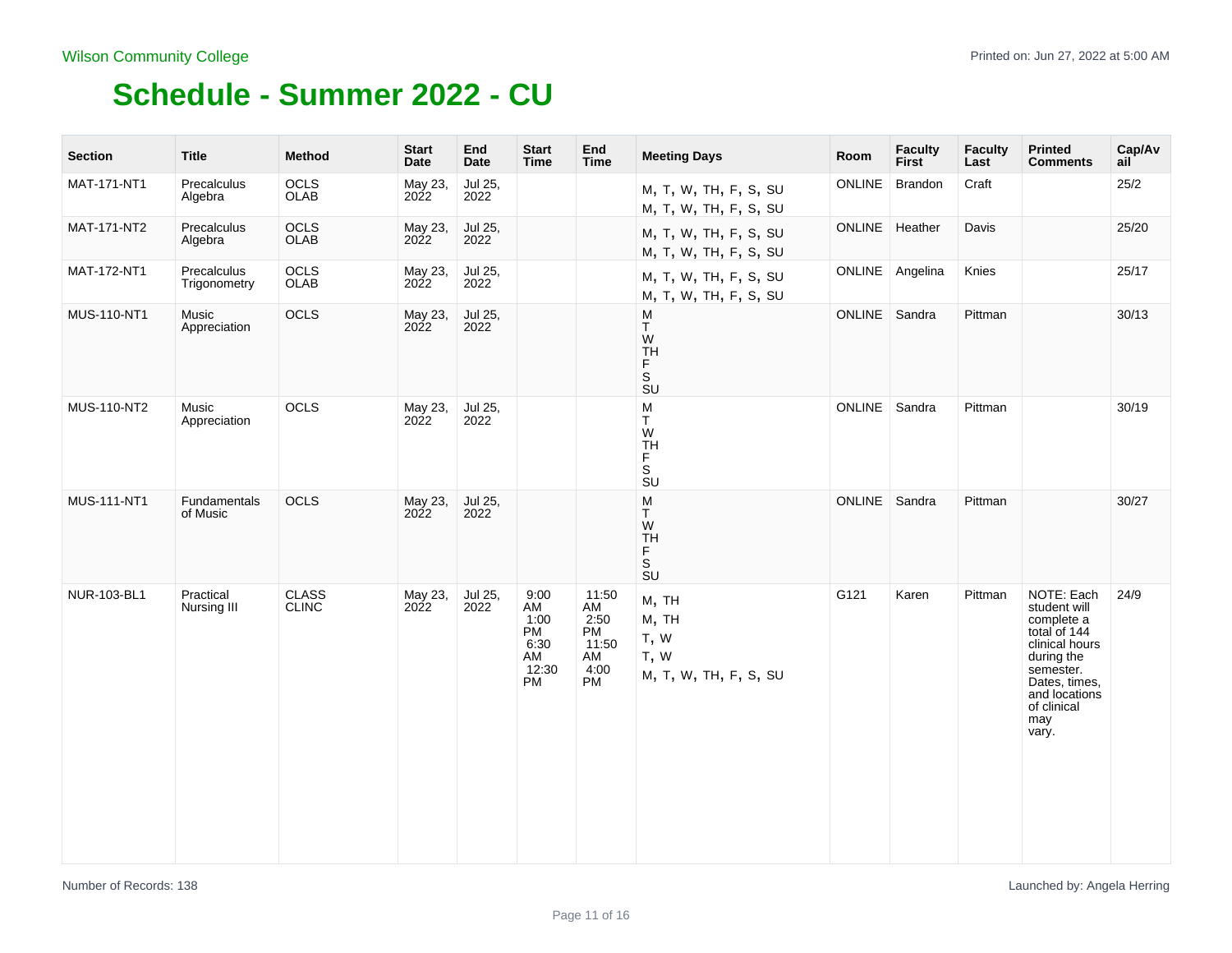| <b>Section</b> | <b>Title</b>                          | <b>Method</b>                | <b>Start</b><br><b>Date</b> | End<br>Date     | <b>Start</b><br>Time     | End<br><b>Time</b>        | <b>Meeting Days</b>                                                      | Room          | <b>Faculty</b><br><b>First</b> | <b>Faculty</b><br>Last | <b>Printed</b><br><b>Comments</b>                                                                                                                                                                                                                                                                        | Cap/Av<br>ail |
|----------------|---------------------------------------|------------------------------|-----------------------------|-----------------|--------------------------|---------------------------|--------------------------------------------------------------------------|---------------|--------------------------------|------------------------|----------------------------------------------------------------------------------------------------------------------------------------------------------------------------------------------------------------------------------------------------------------------------------------------------------|---------------|
| NUR-113-01     | <b>Family Health</b><br>Concepts      | <b>CLASS</b><br><b>CLINC</b> | May 23,<br>2022             | Jul 25,<br>2022 | 9:00<br>AM<br>6:30<br>AM | 11:50<br>AM<br>7:00<br>PM | M, TH<br>T, W                                                            | G124D         | Jennifer                       | Williams               | NOTE: Each<br>student will<br>complete a<br>total of 96<br>clinical hours<br>during the<br>semester.<br>Dates, times,<br>and locations<br>of clinical<br>may<br>vary.                                                                                                                                    | 30/12         |
| NUR-113-51     | <b>Family Health</b><br>Concepts      | <b>CLASS</b><br><b>CLINC</b> | May 23,<br>2022             | Jul 25,<br>2022 | 6:00<br>PM<br>6:30<br>AM | 8:50<br>PM<br>7:00<br>PM  | T, TH<br>s, su                                                           | G124C         | Stephanie Renfrow              |                        | NOTE: Each<br>student will<br>complete a<br>total of 96<br>clinical hours<br>during the<br>semester.<br>Dates, times,<br>and locations<br>of clinical<br>may<br>vary.<br>Scheduled<br>clincial<br>meeting<br>dates are:<br>5/28, 5/29,<br>6/11,<br>6/12, 6/25,<br>6/26, 7/9,<br>7/10, 7/23,<br>and 7/24. | 30/1          |
| OST-122-NT1    | Office<br>Computations                | OCLS<br>OLAB                 | May 23,<br>2022             | Jul 25,<br>2022 |                          |                           | M, T, W, TH, F, S, SU<br>M, T, W, TH, F, S, SU                           | <b>ONLINE</b> | Sherri                         | Stricklan<br>d-Carter  |                                                                                                                                                                                                                                                                                                          | 30/25         |
| OST-142-NT1    | Med Office<br>Terms II                | OCLS                         | May 23,<br>2022             | Jul 25,<br>2022 |                          |                           | M<br>T<br>W<br><b>TH</b><br>F<br>S<br>$\overline{\text{s}}$ <sub>U</sub> | <b>ONLINE</b> | Keita                          | Kornega<br>У           |                                                                                                                                                                                                                                                                                                          | 30/27         |
| OST-149-NT1    | <b>Medical Legal</b><br><b>Issues</b> | OCLS                         | May 23,<br>2022             | Jul 25,<br>2022 |                          |                           | M<br>T<br>W<br>TH<br>F<br>S<br>SU                                        | <b>ONLINE</b> | Keita                          | Kornega<br>у           |                                                                                                                                                                                                                                                                                                          | 30/13         |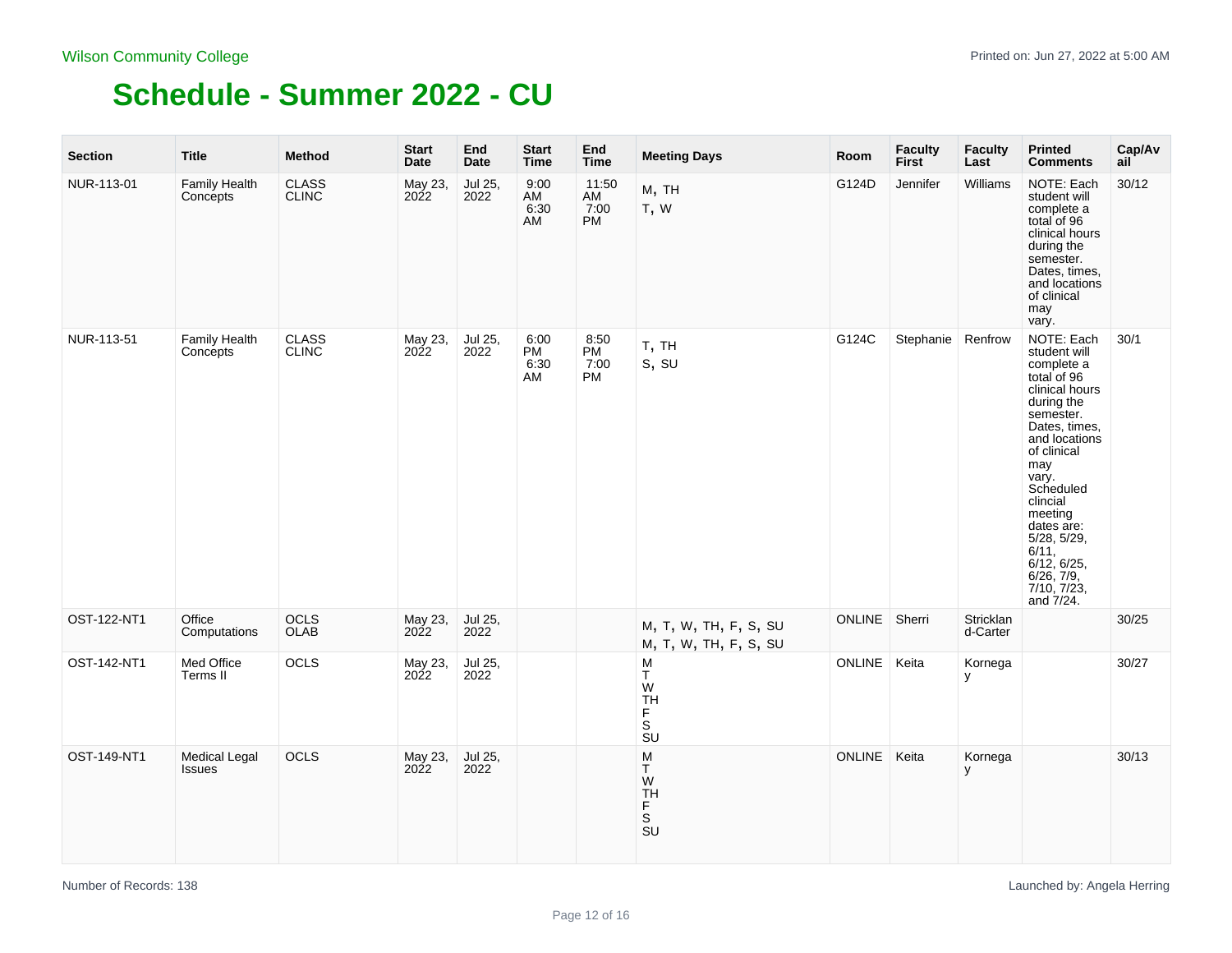| <b>Section</b> | <b>Title</b>                        | <b>Method</b> | <b>Start</b><br>Date | End<br><b>Date</b> | <b>Start</b><br><b>Time</b> | End<br><b>Time</b>        | <b>Meeting Days</b>                                                                            | Room          | <b>Faculty</b><br><b>First</b> | <b>Faculty</b><br>Last | <b>Printed</b><br><b>Comments</b> | Cap/Av<br>ail |
|----------------|-------------------------------------|---------------|----------------------|--------------------|-----------------------------|---------------------------|------------------------------------------------------------------------------------------------|---------------|--------------------------------|------------------------|-----------------------------------|---------------|
| OST-164-NT1    | <b>Office Editing</b>               | OCLS          | May 23,<br>2022      | Jul 25,<br>2022    |                             |                           | ${\sf M}$<br>Τ<br>W<br>TH<br>F<br>$\overline{\mathbf{s}}$<br>$\overline{\mathsf{S}}\mathsf{U}$ | ONLINE        | Sherri                         | Stricklan<br>d-Carter  |                                   | 30/13         |
| OST-280-NT1    | Electronic<br><b>Health Records</b> | OCLS<br>OLAB  | May 23,<br>2022      | Jul 25,<br>2022    |                             |                           | M, T, W, TH, F, S, SU<br>M, T, W, TH, F, S, SU                                                 | ONLINE        | Keita                          | Kornega<br>У           |                                   | 30/17         |
| PED-110-NT1    | Fit and Well for<br>Life            | OCLS<br>OLAB  | May 23,<br>2022      | Jul 25,<br>2022    |                             |                           | M, T, W, TH, F, S, SU<br>M, T, W, TH, F, S, SU                                                 | ONLINE Joanna |                                | Stegall                |                                   | 35/3          |
| PHI-240-NT1    | Introduction to<br>Ethics           | OCLS          | May 23,<br>2022      | Jul 25,<br>2022    |                             |                           | M<br>T<br>W<br>TH<br>F<br>s<br>su                                                              | <b>ONLINE</b> | Benjamin                       | Wooster                |                                   | 30/13         |
| PLU-111-BL1    | Intro to Basic<br>Plumbing          | OCLS<br>LAB   | May 23,<br>2022      | Jul 25,<br>2022    | 9:00<br>AM<br>1:00<br>PM    | 11:50<br>AM<br>3:50<br>PM | $\sf T$<br>T.<br>M, T, W, TH, F, S, SU                                                         | A105          | Eric                           | Maas                   |                                   | 20/16         |
| POL-120-NT1    | American<br>Government              | OCLS          | May 23,<br>2022      | Jul 25,<br>2022    |                             |                           | M<br>T.<br>W<br><b>TH</b><br>Ë<br>S<br>$\overline{\mathsf{S}}\mathsf{U}$                       | <b>ONLINE</b> | Ernest                         | Morgan                 |                                   | 30/24         |
| PSY-150-NT1    | General<br>Psychology               | OCLS          | May 23,<br>2022      | Jul 25,<br>2022    |                             |                           | ${\sf M}$<br>T.<br>W<br>TH<br>F<br>s<br>su                                                     |               | ONLINE Rebecca                 | Wilson                 |                                   | 30/4          |
| PSY-150-NT2    | General<br>Psychology               | OCLS          | May 23,<br>2022      | Jul 25,<br>2022    |                             |                           | ${\sf M}$<br>T<br>W<br>TH<br>F<br>S<br>SU                                                      | <b>ONLINE</b> | Steven                         | Dammer                 |                                   | $30/6$        |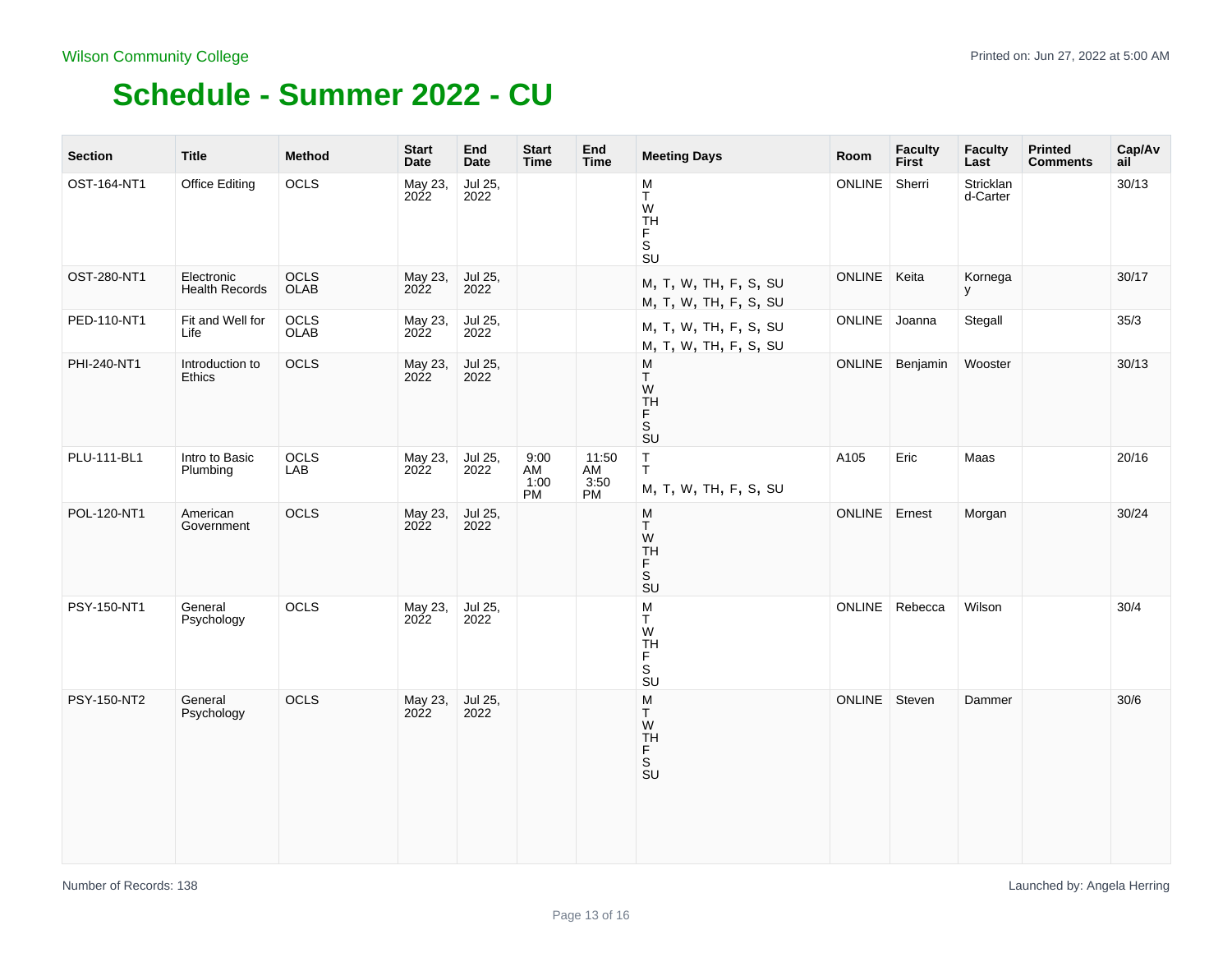| <b>Section</b> | <b>Title</b>                 | <b>Method</b> | <b>Start</b><br>Date   | End<br>Date     | <b>Start</b><br><b>Time</b> | End<br><b>Time</b> | <b>Meeting Days</b>                                                                                   | Room           | <b>Faculty</b><br><b>First</b> | <b>Faculty</b><br>Last | <b>Printed</b><br><b>Comments</b> | Cap/Av<br>ail |
|----------------|------------------------------|---------------|------------------------|-----------------|-----------------------------|--------------------|-------------------------------------------------------------------------------------------------------|----------------|--------------------------------|------------------------|-----------------------------------|---------------|
| PSY-150-NT3    | General<br>Psychology        | OCLS          | May 23,<br>2022        | Jul 25,<br>2022 |                             |                    | M<br>$\sf T$<br>W<br>F<br>$\overline{\mathbf{s}}$<br>SU                                               | ONLINE         | Rebecca                        | Wilson                 |                                   | 30/22         |
| PSY-241-NT1    | Developmental<br>Psych       | OCLS          | May 23,<br>2022        | Jul 25,<br>2022 |                             |                    | $\frac{{\mathsf M}}{{\mathsf T}}$<br>W<br>TH<br>F<br>S<br><b>SU</b>                                   | ONLINE Amber   |                                | Hinson                 |                                   | 30/8          |
| REL-110-NT1    | <b>World Religions</b>       | OCLS          | May 23,<br>2022        | Jul 25,<br>2022 |                             |                    | ${\sf M}$<br>T<br>W<br><b>TH</b><br>Ë<br>$\overline{\mathbf{s}}$<br>$\overline{\mathsf{S}}\mathsf{U}$ |                | ONLINE Thomas                  | Riley                  |                                   | 30/18         |
| SEC-110-NT1    | Security<br>Concepts         | OCLS<br>OLAB  | May 23,<br><b>2022</b> | Jul 25,<br>2022 |                             |                    | M, T, W, TH, F, S, SU<br>M, T, W, TH, F, S, SU                                                        | ONLINE Timothy |                                | Boyd                   |                                   | 30/22         |
| SOC-210-NT1    | Introduction to<br>Sociology | OCLS          | May 23,<br>2022        | Jul 25,<br>2022 |                             |                    | M<br>T<br>W<br>ÏН<br>F<br>S<br>SU                                                                     |                | ONLINE Cornelia                | Ashby                  |                                   | 30/19         |
| SOC-213-NT1    | Sociology of the<br>Family   | OCLS          | May 23,<br>2022        | Jul 25,<br>2022 |                             |                    | ${\sf M}$<br>T.<br>W<br><b>TH</b><br>F<br>$\overline{\mathsf{s}}$<br>$\overline{S}U$                  |                | ONLINE Kenjuana                | McCray                 |                                   | 30/25         |
| SPA-111-NT1    | Elementary<br>Spanish I      | OCLS          | May 23,<br>2022        | Jul 25,<br>2022 |                             |                    | M<br>T<br>W<br>TH<br>S<br>SU                                                                          | ONLINE Cynthia |                                | Caicedo                |                                   | 30/3          |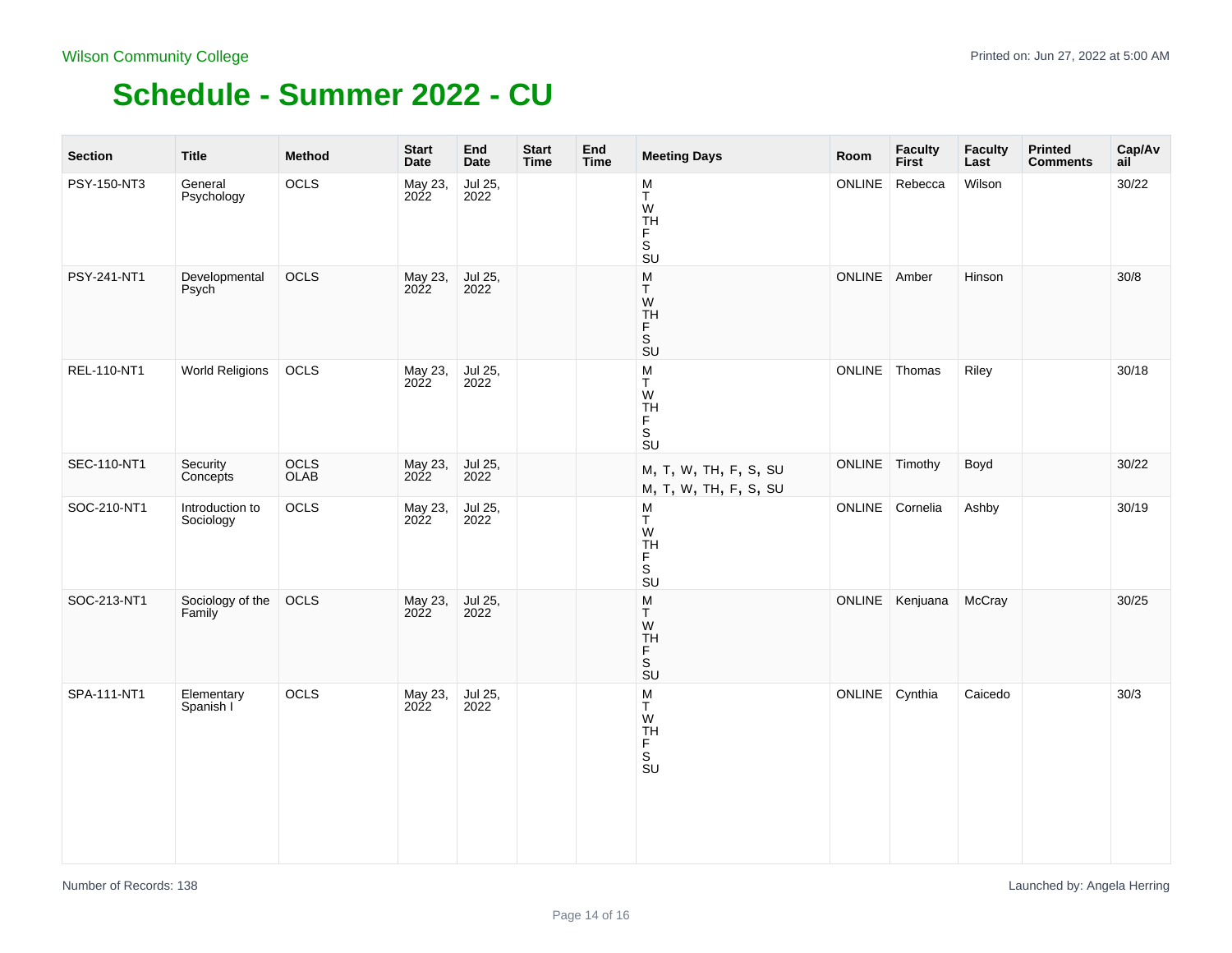| <b>Section</b> | Title                              | <b>Method</b> | <b>Start</b><br><b>Date</b> | End<br><b>Date</b> | <b>Start</b><br><b>Time</b>      | End<br><b>Time</b>        | <b>Meeting Days</b>                                                                           | Room          | <b>Faculty</b><br><b>First</b> | <b>Faculty</b><br>Last | <b>Printed</b><br><b>Comments</b>                                                                     | Cap/Av<br>ail |
|----------------|------------------------------------|---------------|-----------------------------|--------------------|----------------------------------|---------------------------|-----------------------------------------------------------------------------------------------|---------------|--------------------------------|------------------------|-------------------------------------------------------------------------------------------------------|---------------|
| SPA-112-NT1    | Elementary<br>Spanish II           | OCLS          | May 23,<br>2022             | Jul 25,<br>2022    |                                  |                           | M<br>T<br>W<br>TH<br>F<br>S<br>$\overline{\mathsf{S}}\mathsf{U}$                              | <b>ONLINE</b> | Cynthia                        | Caicedo                |                                                                                                       | 30/26         |
| SPA-161-NT1    | Cultural<br>Immersion              | OCLS<br>OLAB  | May 23,<br>2022             | Jul 25,<br>2022    |                                  |                           | M, T, W, TH, F, S, SU<br>M, T, W, TH, F, S, SU                                                | ONLINE        | Luis                           | Ayarza                 |                                                                                                       | 15/7          |
| SPA-211-NT1    | Intermediate<br>Spanish I          | OCLS          | May 23,<br>2022             | Jul 25,<br>2022    |                                  |                           | M<br>Т<br>W<br><b>TH</b><br>Ë<br>$\overline{\mathsf{s}}$<br>$\overline{S}U$                   | <b>ONLINE</b> | Jose                           | Cruz                   |                                                                                                       | 30/10         |
| SPA-221-NT1    | Spanish<br>Conversation            | OCLS          | May 23,<br>2022             | Jul 25,<br>2022    |                                  |                           | M<br>T<br>W<br>TH<br>F<br>$\overline{\mathsf{s}}$<br>$\overline{\mathbf{s}}$ <sub>U</sub>     | ONLINE        | Luis                           | Benaven<br>t           |                                                                                                       | 15/13         |
| SPA-231-NT1    | Reading and<br>Composition         | <b>OCLS</b>   | May 23,<br>2022             | Jul 25,<br>2022    |                                  |                           | M<br>T<br>W<br><b>TH</b><br>F<br>$\overline{\mathbf{s}}$<br>$\overline{\mathsf{S}}\mathsf{U}$ | ONLINE Luis   |                                | Benaven                |                                                                                                       | 15/12         |
| SPA-281-NT1    | Spanish Lab 3                      | OLAB          | May 23,<br>2022             | Jul 25,<br>2022    |                                  |                           | M<br>Т<br>W<br>TH<br>F<br>S<br>SU                                                             | <b>ONLINE</b> | Luis                           | Benaven<br>t.          |                                                                                                       | 30/22         |
| SUR-134-01     | Surgical<br>Procedures II          | <b>CLASS</b>  | May 23,<br>2022             | Jul 25,<br>2022    | 9:00<br>AM<br>1:00<br>PM         | 11:50<br>AM<br>2:50<br>PM | M, TH<br>M, TH                                                                                | G227A         | Elizabeth                      | Davis                  |                                                                                                       | 8/4           |
| SUR-135-01     | <b>SUR Clinical</b><br>Practice II | <b>CLINC</b>  | May 23,<br>2022             | Jul 25,<br>2022    | 6:30<br>AM<br>12:00<br><b>PM</b> | 11:30<br>AM<br>7:00<br>PM | T, W<br>T, W                                                                                  | <b>CLIN</b>   | Elizabeth                      | Davis                  | NOTE: Each<br>student will<br>complete a<br>total of 196<br>clinical hours<br>during the<br>semester. | 10/6          |